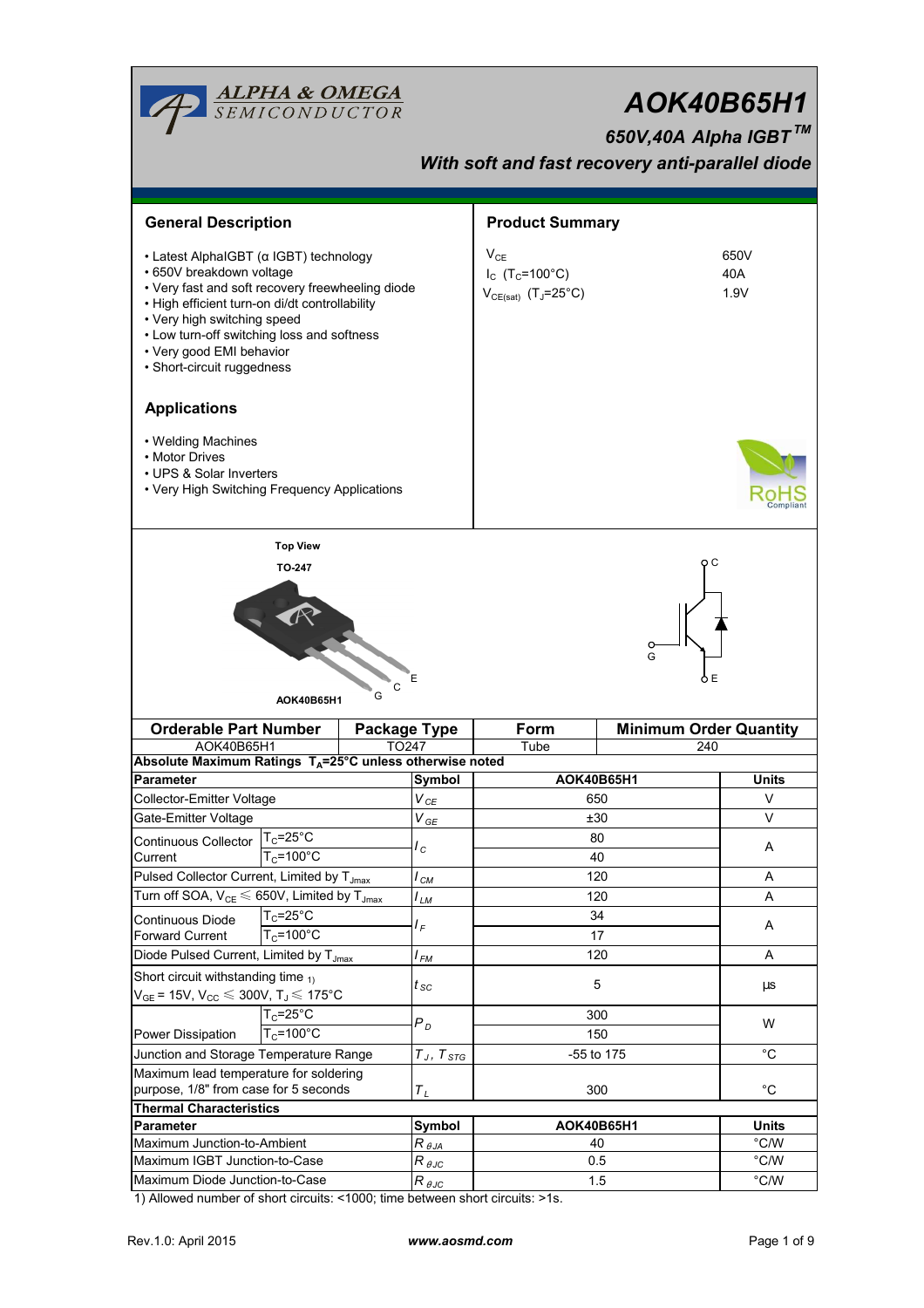

### **Electrical Characteristics (TJ=25°C unless otherwise noted)**

| Symbol                     | <b>Conditions</b><br><b>Parameter</b>            |                                                                                                     |                   | Min                          | <b>Typ</b>               | Max                      | Units |  |  |  |  |  |
|----------------------------|--------------------------------------------------|-----------------------------------------------------------------------------------------------------|-------------------|------------------------------|--------------------------|--------------------------|-------|--|--|--|--|--|
| <b>STATIC PARAMETERS</b>   |                                                  |                                                                                                     |                   |                              |                          |                          |       |  |  |  |  |  |
| $BV_{CES}$                 | Collector-Emitter Breakdown Voltage              | $I_C$ =1mA, $V_{GE}$ =0V, T <sub>J</sub> =25°C                                                      |                   | 650                          |                          |                          | V     |  |  |  |  |  |
| $V_{CE(sat)}$              |                                                  |                                                                                                     | $T_J = 25$ °C     |                              | 1.9                      | 2.4                      | V     |  |  |  |  |  |
|                            | <b>Collector-Emitter Saturation Voltage</b>      | $V_{GE}$ =15V, I <sub>C</sub> =40A                                                                  | $T_J = 125$ °C    |                              | 2.36                     |                          |       |  |  |  |  |  |
|                            |                                                  |                                                                                                     | $T_J = 175$ °C    |                              | 2.63                     |                          |       |  |  |  |  |  |
|                            |                                                  | $V_{GE}$ =0V, $I_C$ =40A                                                                            | $T_{\rm J}$ =25°C |                              | 2.22                     | 2.8                      | V     |  |  |  |  |  |
| $V_F$                      | Diode Forward Voltage                            |                                                                                                     | $T_J = 125$ °C    |                              | 2.45                     |                          |       |  |  |  |  |  |
|                            |                                                  |                                                                                                     | $T_J = 175$ °C    | -                            | 2.35                     | $\overline{\phantom{a}}$ |       |  |  |  |  |  |
| $V_{GE(th)}$               | Gate-Emitter Threshold Voltage                   | $V_{CE}$ =5V, I <sub>C</sub> =1mA                                                                   |                   | $\overline{\phantom{a}}$     | 4.9                      | $\overline{\phantom{a}}$ | V     |  |  |  |  |  |
| $I_{CES}$                  | Zero Gate Voltage Collector Current              | $V_{CE}$ =650V, $V_{GE}$ =0V                                                                        | $T_{J}$ =25°C     | $\overline{\phantom{0}}$     | $\overline{\phantom{a}}$ | 10                       |       |  |  |  |  |  |
|                            |                                                  |                                                                                                     | $T_J = 125$ °C    | $\overline{\phantom{0}}$     | $\overline{a}$           | 500                      | μA    |  |  |  |  |  |
|                            |                                                  |                                                                                                     | $T_J = 175$ °C    |                              |                          | 10000                    |       |  |  |  |  |  |
| $I_{\text{GES}}$           | Gate-Emitter leakage current                     | $V_{CE}$ =0V, $V_{GE}$ =±30V                                                                        |                   |                              |                          | ±100                     | nA    |  |  |  |  |  |
| $g_{FS}$                   | <b>Forward Transconductance</b>                  | $V_{CE} = 20V, I_C = 40A$                                                                           |                   | $\overline{a}$               | 30                       |                          | S     |  |  |  |  |  |
|                            | <b>DYNAMIC PARAMETERS</b>                        |                                                                                                     |                   |                              |                          |                          |       |  |  |  |  |  |
| $C_\mathit{ies}$           | Input Capacitance                                | $V_{GE}$ =0V, $V_{CC}$ =25V, f=1MHz                                                                 |                   |                              | 1761                     | $\overline{\phantom{a}}$ | рF    |  |  |  |  |  |
| $C_{oes}$                  | Output Capacitance                               |                                                                                                     |                   |                              | 175                      |                          | рF    |  |  |  |  |  |
| $C_{\mathit{res}}$         | Reverse Transfer Capacitance                     |                                                                                                     |                   |                              | 64                       | $\overline{\phantom{a}}$ | рF    |  |  |  |  |  |
| $Q_g$                      | <b>Total Gate Charge</b>                         |                                                                                                     |                   | $\overline{\phantom{a}}$     | 63                       | $\overline{\phantom{a}}$ | nС    |  |  |  |  |  |
| $Q_{ge}$                   | Gate to Emitter Charge                           | $V_{GE}$ =15V, V <sub>CC</sub> =520V, I <sub>C</sub> =40A                                           |                   | $\qquad \qquad \blacksquare$ | 18                       | $\overline{\phantom{a}}$ | nС    |  |  |  |  |  |
| $Q_{\underline{gc}}$       | Gate to Collector Charge                         |                                                                                                     |                   | $\overline{\phantom{0}}$     | 25                       | $\overline{\phantom{a}}$ | пC    |  |  |  |  |  |
|                            |                                                  | $V_{GE}$ =15V, $V_{CC}$ =300V,<br>$t_{\rm sc}$ $\leq$ 5us, T $\lrcorner$ $\leq$ 175°C               |                   |                              |                          |                          |       |  |  |  |  |  |
| $I_{C(SC)}$                | Short circuit collector current                  |                                                                                                     |                   |                              | 256                      |                          | A     |  |  |  |  |  |
| $R_{q}$                    | Gate resistance                                  | $V_{GE}$ =0V, V <sub>CC</sub> =0V, f=1MHz                                                           |                   | $\overline{\phantom{a}}$     | 14                       |                          | Ω     |  |  |  |  |  |
|                            | SWITCHING PARAMETERS, (Load Inductive, TJ=25°C)  |                                                                                                     |                   |                              |                          |                          |       |  |  |  |  |  |
| $t_{D(0n)}$                | Turn-On DelayTime                                |                                                                                                     |                   |                              | 41                       | $\overline{\phantom{a}}$ | ns    |  |  |  |  |  |
| $t_r$                      | Turn-On Rise Time                                | $T_{\rm J}$ =25°C                                                                                   |                   |                              | 36                       | $\overline{\phantom{a}}$ | ns    |  |  |  |  |  |
| $t_{D(Off)}$               | <b>Turn-Off Delay Time</b>                       |                                                                                                     |                   | $\overline{\phantom{0}}$     | 130                      | $\overline{\phantom{a}}$ | ns    |  |  |  |  |  |
| $t_f$                      | <b>Turn-Off Fall Time</b>                        | $V_{GE}$ =15V, V <sub>CC</sub> =400V, I <sub>C</sub> =40A,                                          |                   | $\overline{\phantom{0}}$     | 14                       | $\overline{\phantom{a}}$ | ns    |  |  |  |  |  |
| $E_{on}$                   | Turn-On Energy                                   | $R_G = 7.5\Omega$                                                                                   |                   | $\overline{\phantom{a}}$     | 1.27                     | $\overline{\phantom{a}}$ | mJ    |  |  |  |  |  |
| $E_{\text{off}}$           | <b>Turn-Off Energy</b>                           |                                                                                                     |                   | $\overline{\phantom{0}}$     | 0.46                     | $\overline{\phantom{a}}$ | mJ    |  |  |  |  |  |
| $E_{total}$                | <b>Total Switching Energy</b>                    |                                                                                                     |                   | $\frac{1}{2}$                | 1.73                     | $\overline{\phantom{a}}$ | mJ    |  |  |  |  |  |
| $t_{rr}$                   | Diode Reverse Recovery Time                      |                                                                                                     |                   |                              | 346                      |                          | ns    |  |  |  |  |  |
| $Q_{rr}$                   | Diode Reverse Recovery Charge                    | $T_J = 25^{\circ}C$                                                                                 |                   |                              | 1                        |                          | μC    |  |  |  |  |  |
| $\mathsf{r}_m$             | Diode Peak Reverse Recovery Current              | $I_F = 40A$ , dl/dt=200A/ $\mu$ s, V <sub>CC</sub> =400V                                            |                   |                              | 6.2                      |                          | Α     |  |  |  |  |  |
|                            | SWITCHING PARAMETERS, (Load Inductive, TJ=175°C) |                                                                                                     |                   | -                            |                          |                          |       |  |  |  |  |  |
| $t_{D(0n)}$                | Turn-On DelayTime                                |                                                                                                     |                   | -                            | 38                       | $\overline{\phantom{a}}$ | ns    |  |  |  |  |  |
| $t_r$                      | Turn-On Rise Time                                | $T_J = 175$ °C<br>$V_{GE}$ =15V, V <sub>CC</sub> =400V, I <sub>C</sub> =40A,<br>$R_G$ =7.5 $\Omega$ |                   | $\overline{\phantom{0}}$     | 44                       | $\overline{\phantom{a}}$ | ns    |  |  |  |  |  |
| $t_{D(off)}$               | Turn-Off Delay Time                              |                                                                                                     |                   | $\overline{\phantom{0}}$     | 155                      | $\overline{\phantom{a}}$ | ns    |  |  |  |  |  |
| $t_f$                      | Turn-Off Fall Time                               |                                                                                                     |                   | $\overline{\phantom{0}}$     | 18                       |                          | ns    |  |  |  |  |  |
| $E_{on}$                   | Turn-On Energy                                   |                                                                                                     |                   | $\overline{\phantom{0}}$     | 1.35                     | $\overline{\phantom{a}}$ | mJ    |  |  |  |  |  |
| $E_{\mathit{off}}$         | <b>Turn-Off Energy</b>                           |                                                                                                     |                   | $\frac{1}{2}$                | 0.8                      | $\blacksquare$           | mJ    |  |  |  |  |  |
|                            | <b>Total Switching Energy</b>                    |                                                                                                     |                   |                              | 2.15                     |                          | mJ    |  |  |  |  |  |
| $E_{\text{total}}$         |                                                  |                                                                                                     |                   |                              |                          |                          |       |  |  |  |  |  |
| $t_{\scriptscriptstyle H}$ | Diode Reverse Recovery Time                      | $T_J = 175$ °C                                                                                      |                   |                              | 535                      |                          | ns    |  |  |  |  |  |
| $Q_{rr}$                   | Diode Reverse Recovery Charge                    | $I_F = 40A$ , dl/dt=200A/ $\mu$ s, V <sub>cc</sub> =400V                                            |                   | -                            | 2.1                      |                          | μC    |  |  |  |  |  |
| $I_{rm}$                   | Diode Peak Reverse Recovery Current              |                                                                                                     |                   | $\qquad \qquad \blacksquare$ | 7.9                      |                          | A     |  |  |  |  |  |

THIS PRODUCT HAS BEEN DESIGNED AND QUALIFIED FOR THE CONSUMER MARKET. APPLICATIONS OR USES AS CRITICAL COMPONENTS IN LIFE SUPPORT DEVICES OR SYSTEMS ARE NOT AUTHORIZED. AOS DOES NOT ASSUME ANY LIABILITY ARISING OUT OF SUCH APPLICATIONS OR USES OF ITS PRODUCTS. AOS RESERVES THE RIGHT TO IMPROVE PRODUCT DESIGN, FUNCTIONS AND RELIABILITY WITHOUT NOTICE.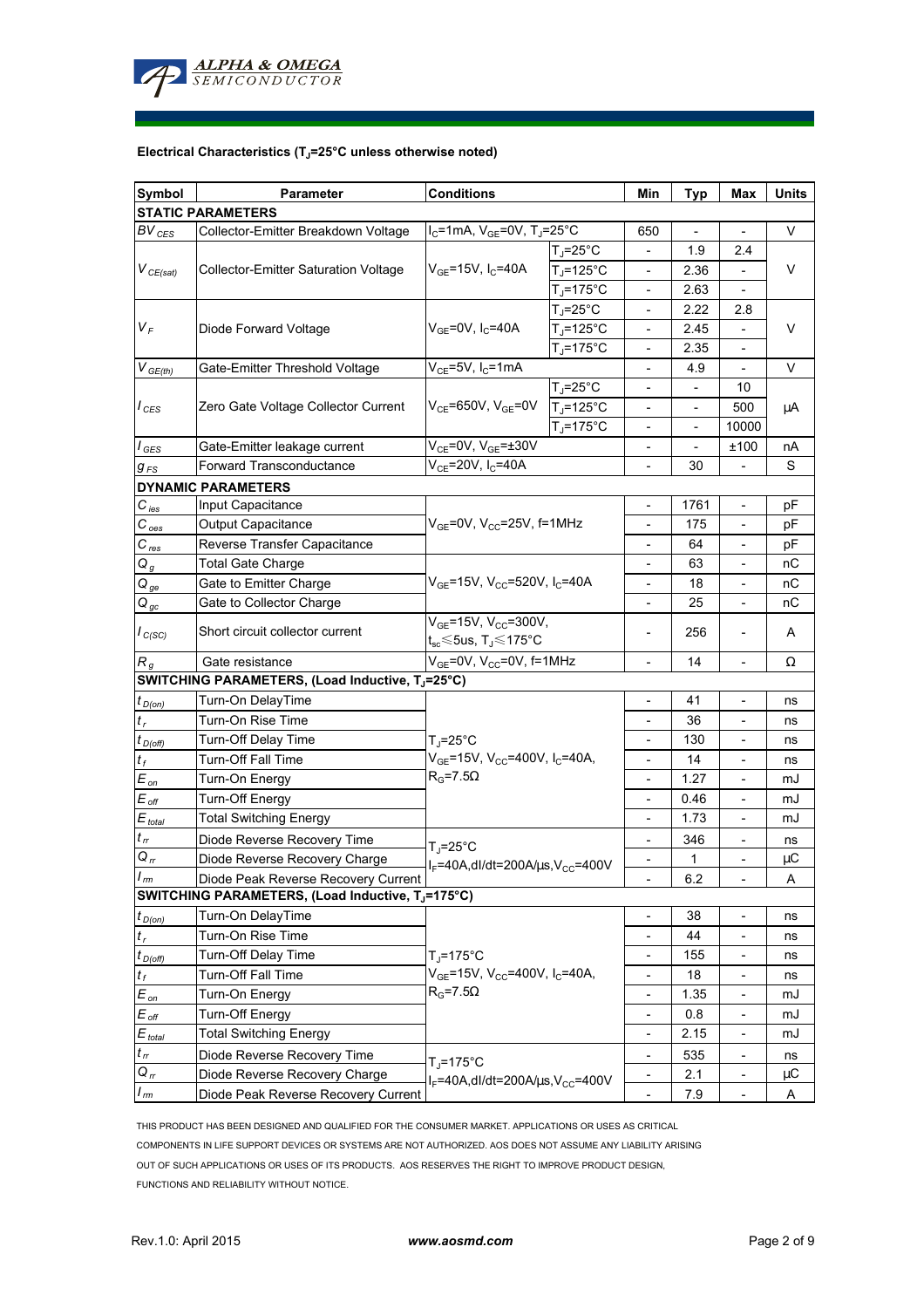

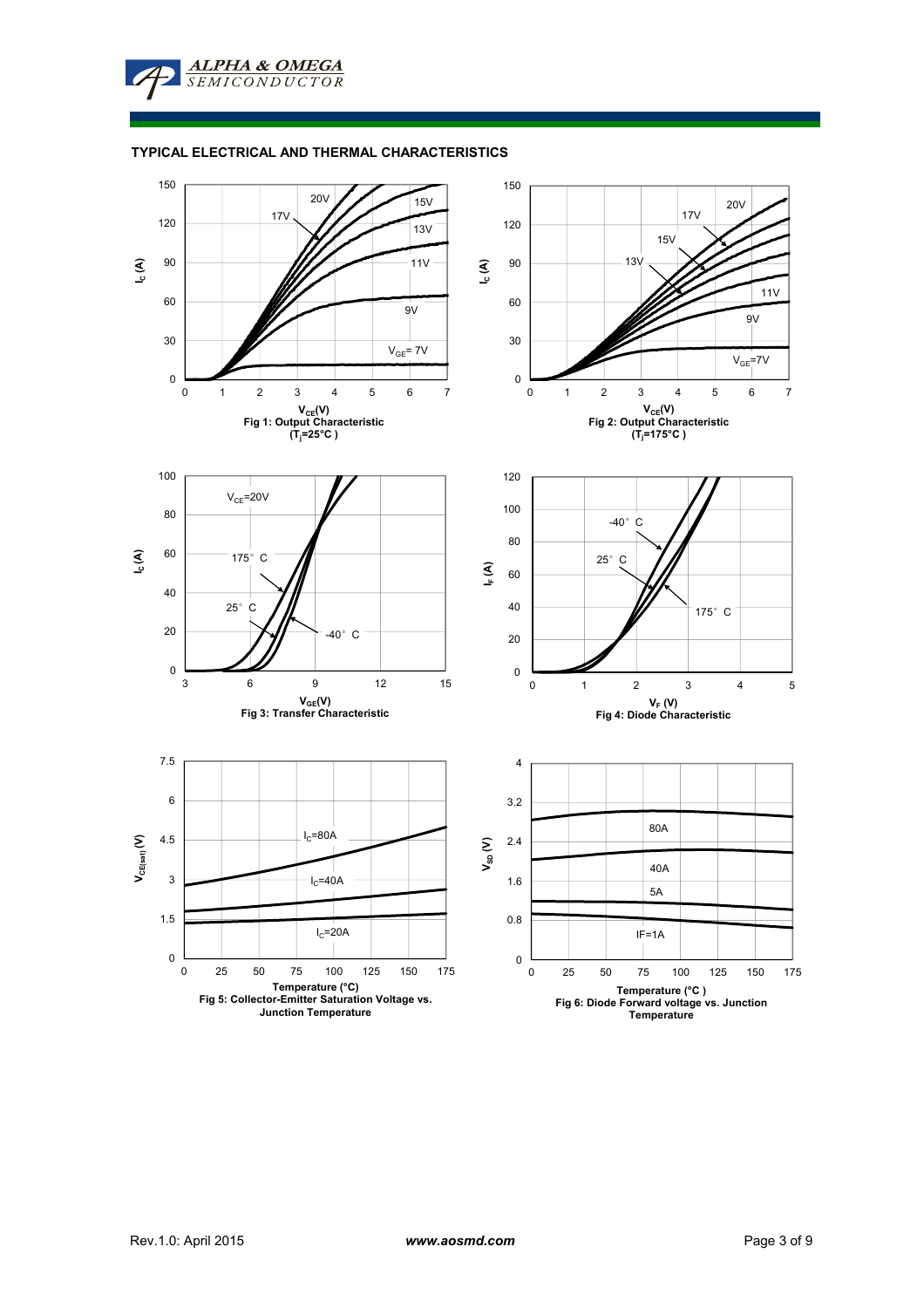

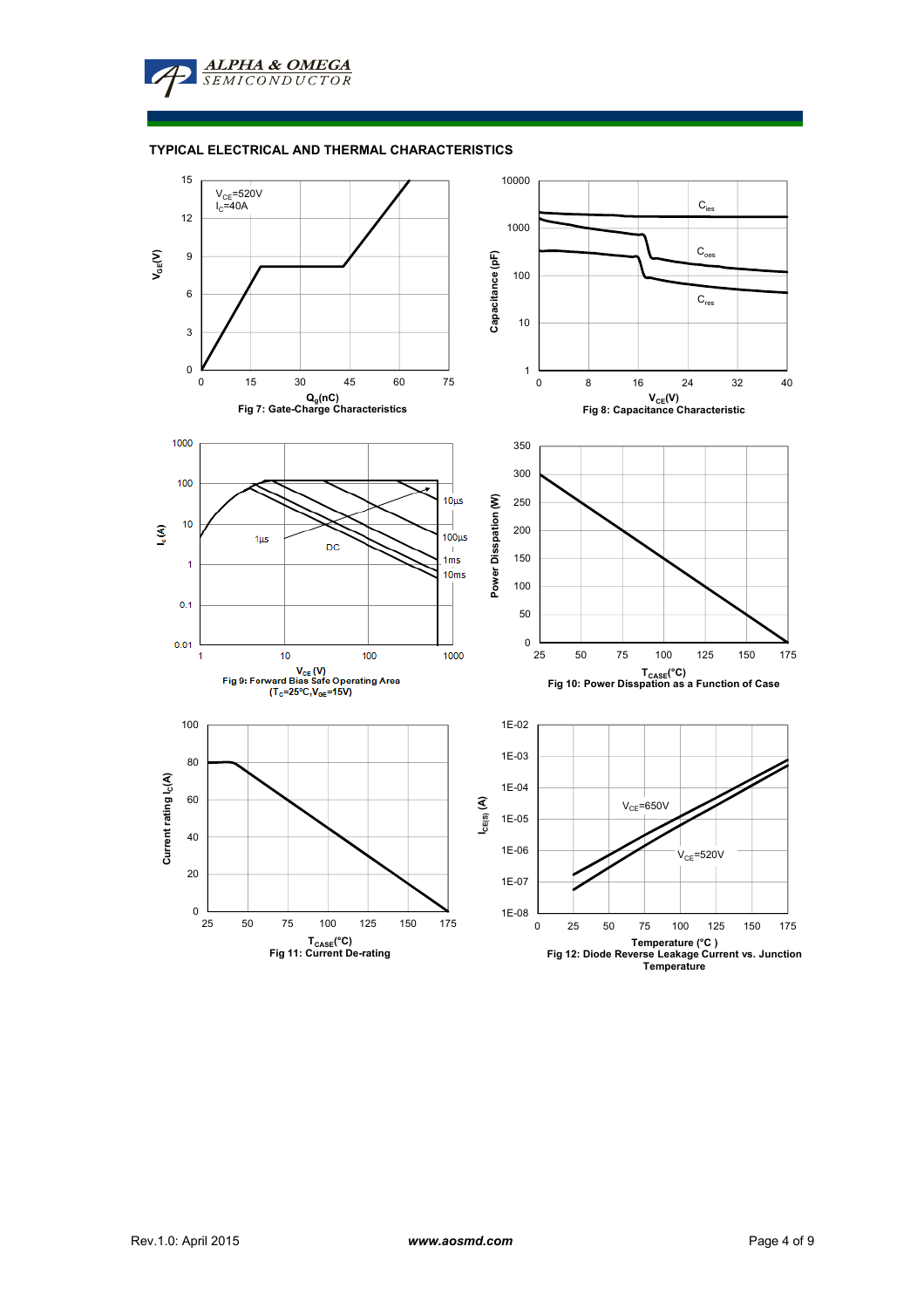**ALPHA & OMEGA SEMICONDUCTOR** 

≤

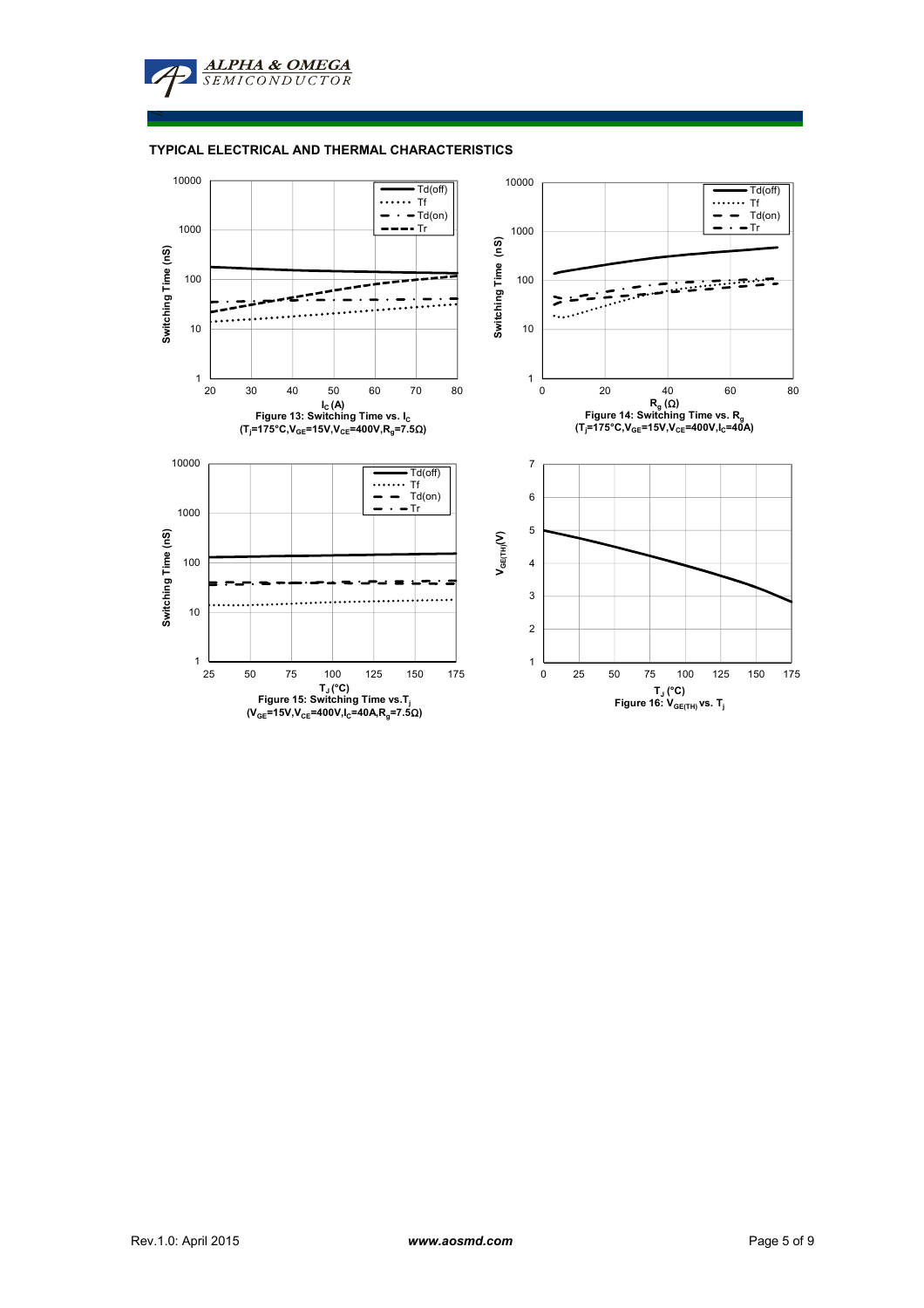**TYPICAL ELECTRICAL AND THERMAL CHARACTERISTICS**

**ALPHA & OMEGA**<br>SEMICONDUCTOR

≤

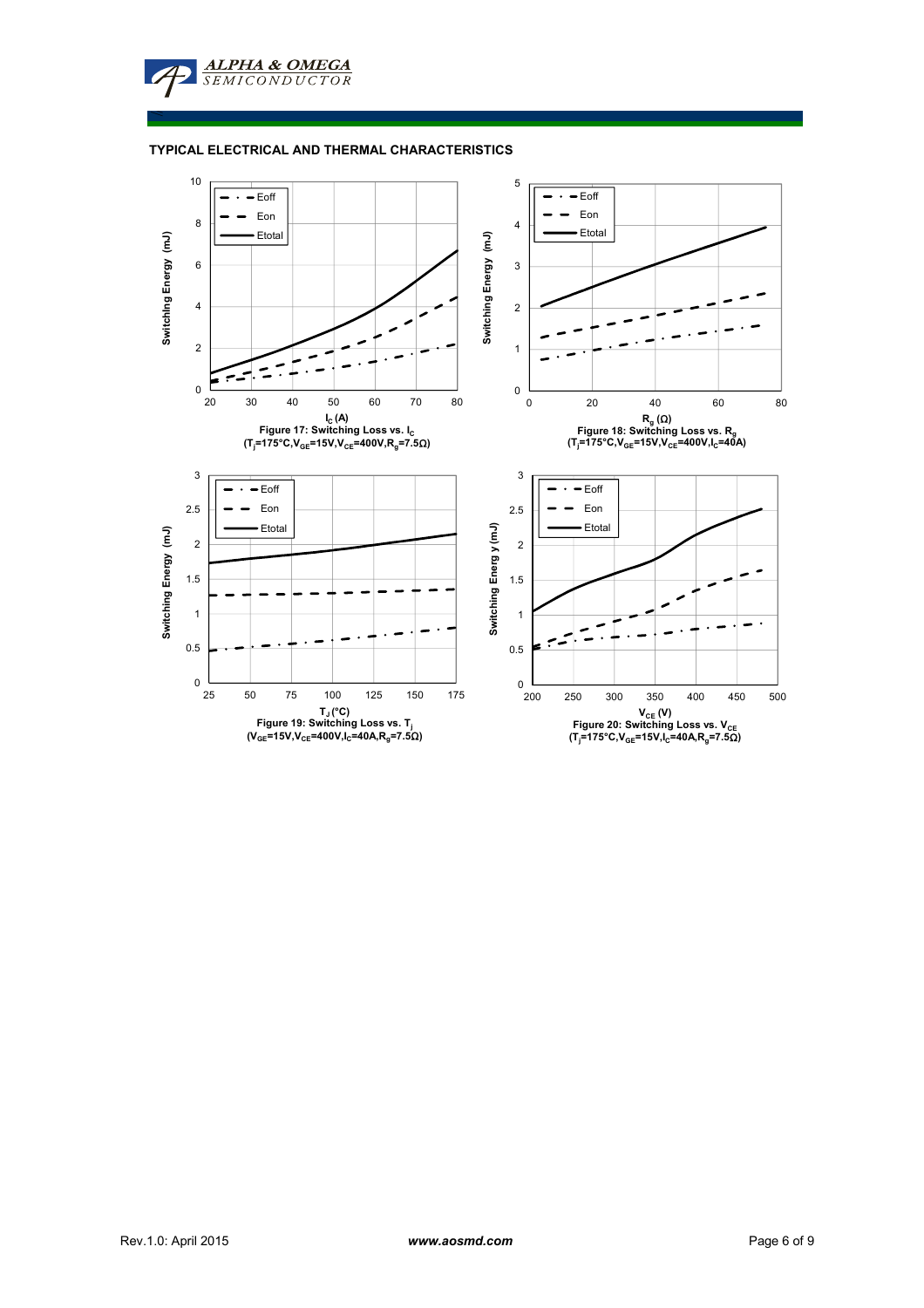**ALPHA & OMEGA**  $SEMICONDUCTOR$ 

□

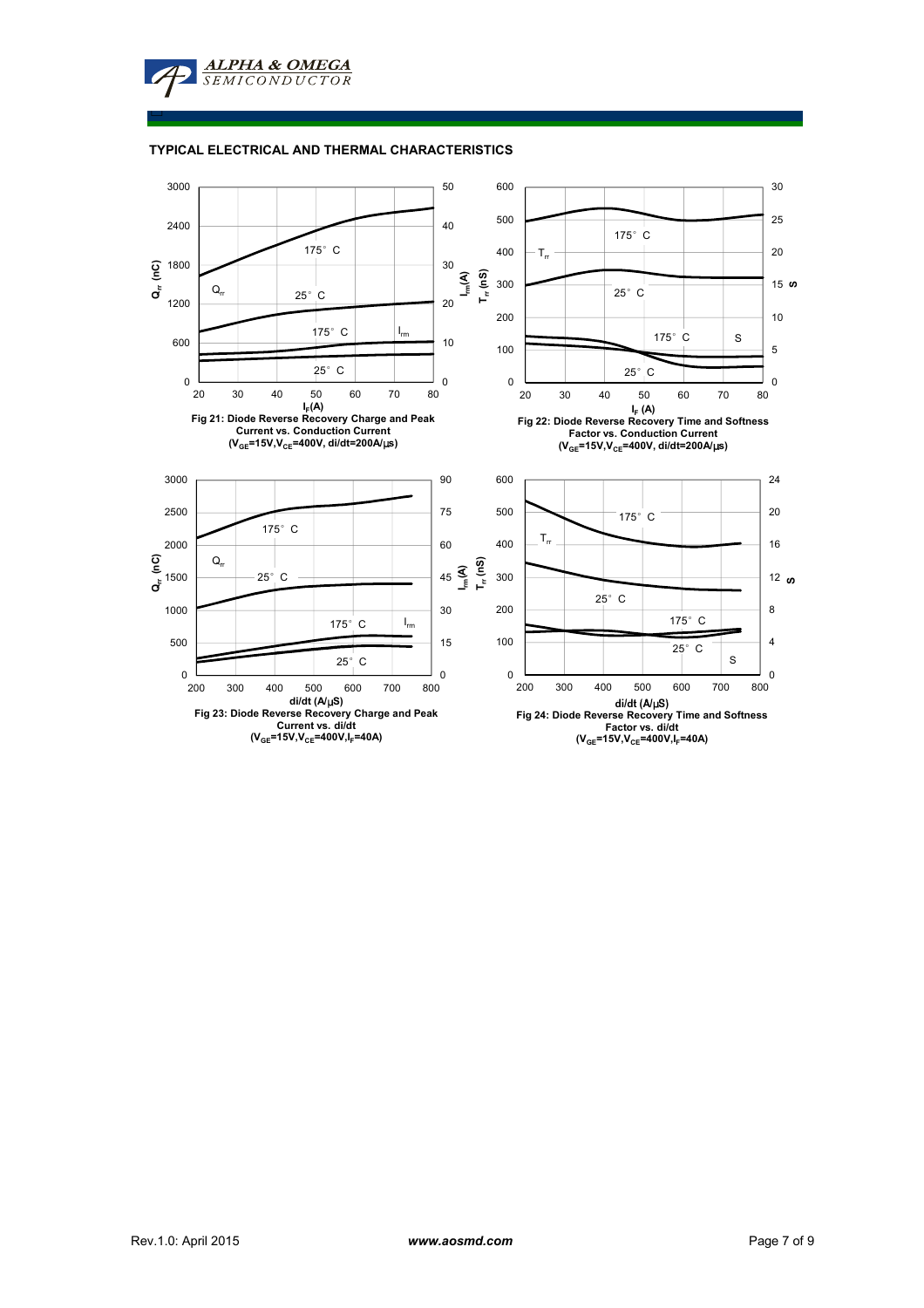

□

## **TYPICAL ELECTRICAL AND THERMAL CHARACTERISTICS**







**Pulse Width (s) Figure 26: Normalized Maximum Transient Thermal Impedance for Diode**